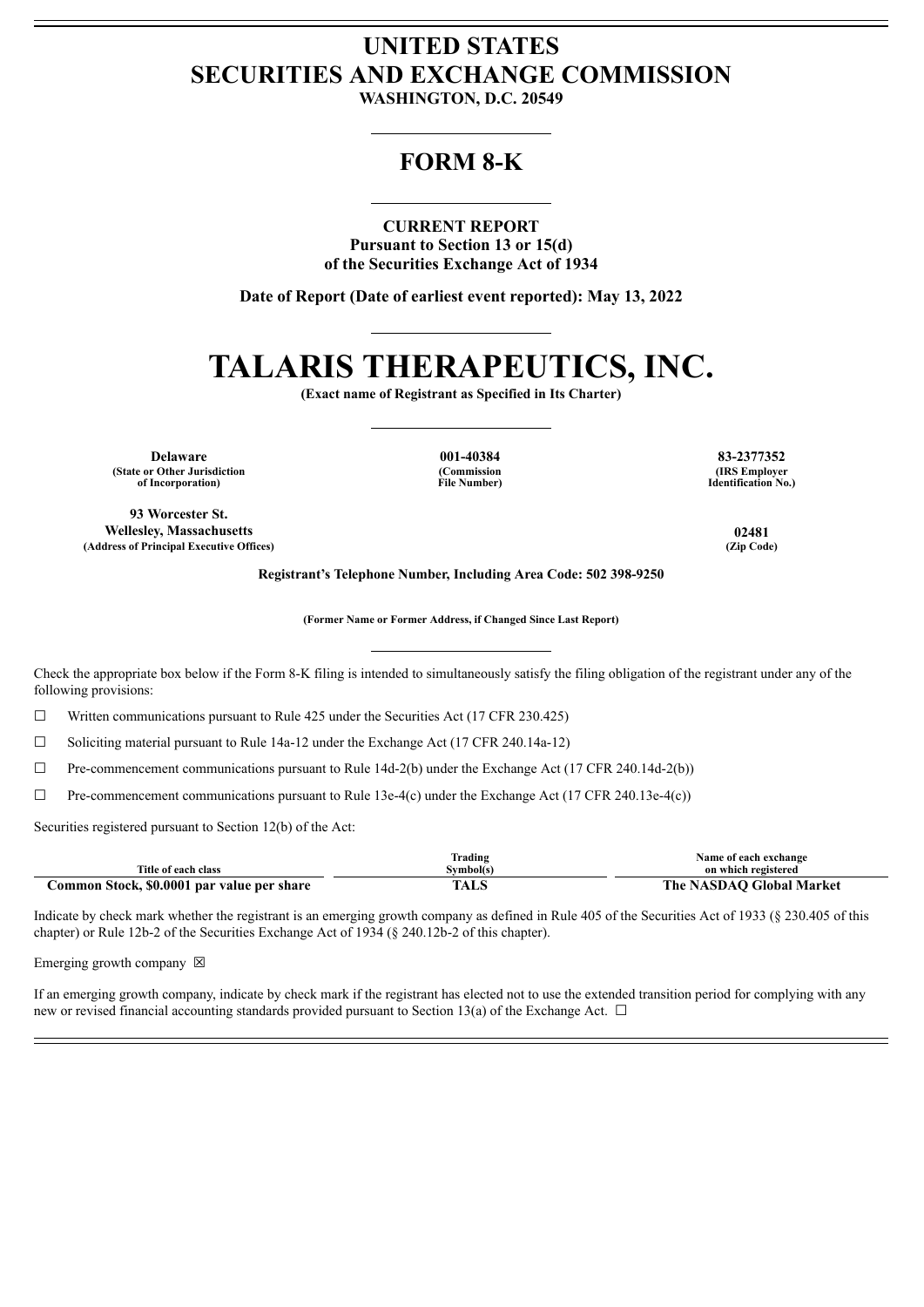#### Item 5.02 Departure of Directors or Certain Officers; Election of Directors; Appointment of Certain Officers; Compensatory **Arrangements of Certain Officers.**

#### *Departure of Nicholas G. Galakatos from the Board of Directors*

On May 13, 2022, Nicholas G. Galakatos, Ph.D., a member of the board of directors (the "Board") of Talaris Therapeutics, Inc. (the "Company"), notified the Company of his intent to resign from the Board and the Compensation Committee of the Board, effective as of May 16, 2022 (the "Effective Date"). Dr. Galakatos' departure from the Board is not due to any disagreement with the Company or the Board on any matter relating to the operations, policies or practices of the Company.

#### *Appointment of Karen Smith to the Board of Directors*

On May 16, 2022, upon the recommendation of the Nominating and Corporate Governance Committee, the Board appointed Dr. Karen Smith, M.D., Ph.D., MBA, effective as of the Effective Date, to fill the vacancy created Dr. Galakatos' resignation. Dr. Smith will serve as a Class II director of the Company for a term expiring on the date of the Company's annual meeting of stockholders to be held in 2023, or until her earlier death, resignation or removal.

Dr. Smith joins the Talaris team with over 20 years of biopharmaceutical industry experience overseeing more than 50 clinical trials and more than 20 regulatory approvals leading to global product launches of small molecules, biologics and devices. Dr. Smith currently serves as the Chief Medical Officer at Novosteo, Inc. and as a member of the Board of Directors of Sangamo Therapeutics, Inc., Capstan Therapeutics and Antares Pharma, Inc. Dr. Smith received a B.App.Sc. in biotechnology and a B.Sc. in hematology from Curtin University of Technology, an M.D. from the University of Warwick, her Ph.D. in oncology molecular genetics from the University of Western Australia, an MBA from the University of New England in Australia, and a Master of Laws (LLM) in health law from the University of Salford.

The Board has affirmatively determined that Dr. Smith is an independent director pursuant to the Nasdaq Stock Market's governance listing standards and those rules and regulations issued pursuant to the Securities Exchange Act of 1934, as amended (the "Exchange Act"). There are no arrangements or understandings between Dr. Smith and any other person pursuant to which Dr. Smith was appointed as a director. There are no transactions to which the Company is a party and in which Dr. Smith has a material interest that are required to be disclosed under Item 404(a) of Regulation S-K. Dr. Smith has not previously held any positions with the Company and has no family relations with any directors or executive officers of the Company.

Dr. Smith was also appointed to serve as a member of the Compensation Committee of the Board, effective as of the Effective Date (the "Compensation Committee"). The Board has determined that Dr. Smith meets the requirements for independence of compensation committee members under the applicable listing standards of Nasdaq and the Exchange Act. Effective as of Effective Date, the Compensation Committee is composed of Geoff MacKay, Francois Nader and Dr. Smith, and is chaired by Mr. MacKay.

In connection with the appointment of Dr. Smith to the Board, Dr. Smith will be entitled to the standard cash compensation paid by the Company to all of its non-employee directors under the Company's Non-Employee Director Compensation Policy (the "Compensation Policy"). In addition, under the Compensation Policy, upon her election as a director on the Effective Date, Dr. Smith was granted an option to purchase 29,002 shares of the Company's common stock at an exercise price per share of \$6.54. This option shall vest in equal annual installments over three years from the date of grant; provided, however, that all vesting shall cease if the director ceases to have a service relationship, unless the Board determines that the circumstances warrant continuation of vesting. In addition, Dr. Smith will enter into an indemnification agreement with the Company consistent with the form of indemnification agreement entered into between the Company and its existing non-employee directors, a copy of which was filed as Exhibit 10.4 to the Company's Registration Statement on Form S-1/A (File No. 333-255316) filed with the Securities and Exchange Commission on May 3, 2021.

#### **Item 7.01 Regulation FD Disclosure.**

On May 17, 2022, the Company issued a press release regarding the appointment of Dr. Smith and the departure of Mr. Galakatos. The full text of the press release is furnished as Exhibit 99.1 hereto. The information in Exhibit 99.1 hereto is intended to be furnished and shall not be deemed "filed" for purposes of Section 18 of the Exchange Act, or otherwise subject to the liabilities of that section, nor shall it be deemed incorporated by reference in any filing under the Securities Act of 1933, as amended, or the Exchange Act, except as expressly set forth by specific reference in such filing.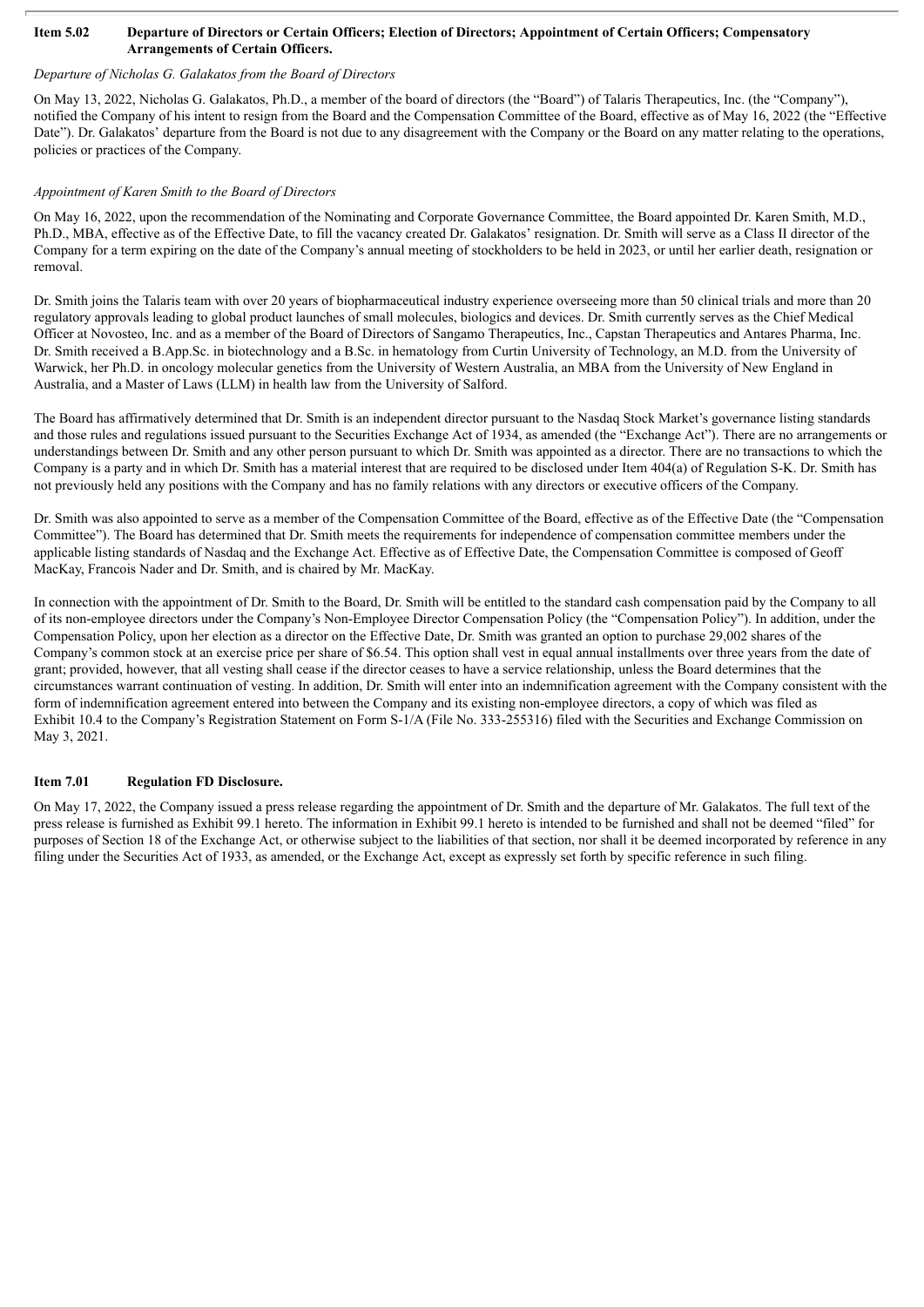#### **Item 9.01 Financial Statements and Exhibits.**

(d) Exhibits.

| Exhibit<br>No. | <b>Description</b>                                                           |
|----------------|------------------------------------------------------------------------------|
| 99.1           | Press Release issued by Talaris Therapeutics, Inc. on May 17, 2022.          |
| 104            | Cover Page Interactive Data File (embedded within the Inline XBRL document). |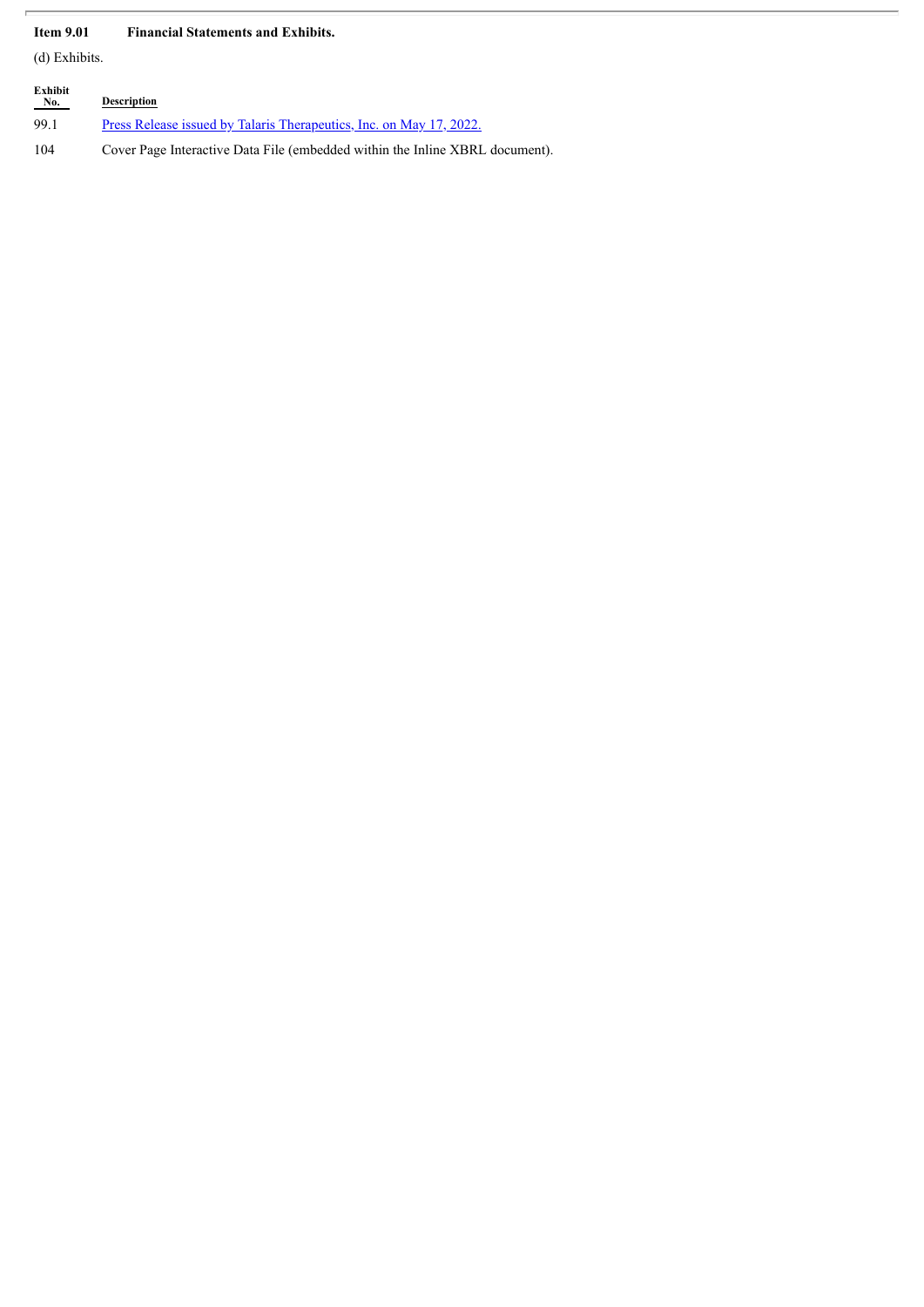**SIGNATURES**

Pursuant to the requirements of the Securities Exchange Act of 1934, the registrant has duly caused this report to be signed on its behalf by the undersigned thereunto duly authorized.

Talaris Therapeutics, Inc.

Date: May 17, 2022 By: /s/ Scott Requadt

Scott Requadt President and Chief Executive Officer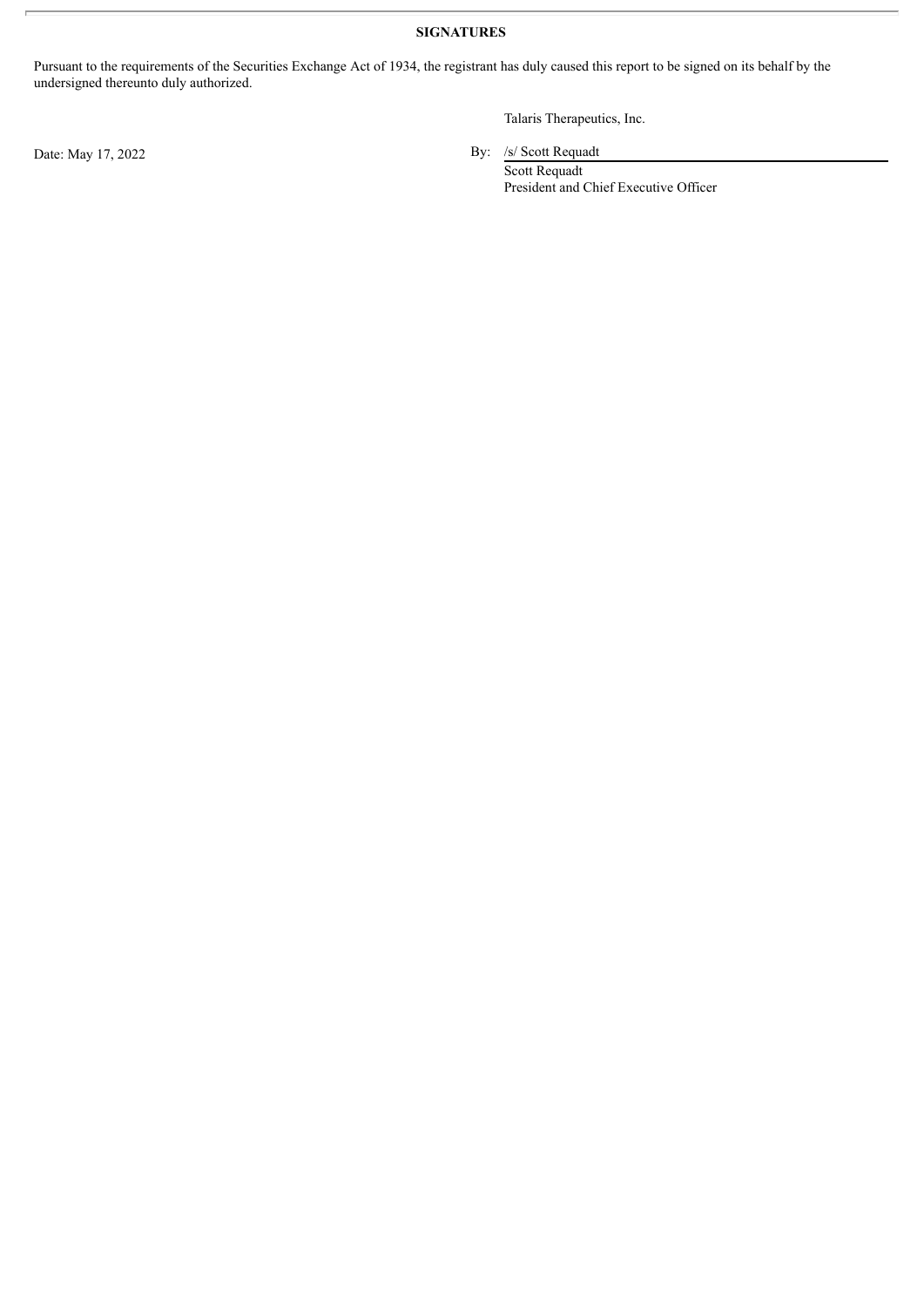#### **Talaris Therapeutics Announces Changes to Board of Directors**

<span id="page-4-0"></span>**BOSTON, MA, and LOUISVILLE, KY, May 17, 2022** – Talaris Therapeutics, Inc. (Nasdaq: TALS), a late-clinical stage cell therapy company developing therapies with the potential to transform the standard of care in solid organ transplantation and severe immune and blood disorders, today announced the appointment of independent director Karen Smith, M.D., Ph.D., MBA, LLM to the Company's Board of Directors.

"Karen's long track record of developing and commercializing novel therapies and her wide-ranging industry experience make her a valuable addition to our Board of Directors," said Francois Nader, M.D., Chairman of the Board of Talaris. "I am pleased to welcome her to the team and I look forward to partnering with her to shape the future development of Talaris' potentially transformative therapies."

Dr. Smith joins the Talaris team with over 20 years of biopharmaceutical industry experience overseeing more than 50 clinical trials and more than 20 regulatory approvals leading to global product launches of small molecules, biologics and devices. Dr. Smith currently serves as the Chief Medical Officer at Novosteo, Inc. and as a member of the Board of Directors of Sangamo Therapeutics, Inc., Capstan Therapeutics and Antares Pharma, Inc. Dr. Smith received a B.App.Sc. in biotechnology and a B.Sc. in hematology from Curtin University of Technology, an M.D. from the University of Warwick, her Ph.D. in oncology molecular genetics from the University of Western Australia, an MBA from the University of New England in Australia, and a Master of Laws (LLM) in health law from the University of Salford.

Talaris also announced that Nicholas Galakatos, Ph.D., has retired from its Board. Dr. Galakatos is Global Head of Life Sciences at Blackstone and has served as a board member of Talaris since 2018.

"Nick has been a steadfast supporter of Talaris over the years, and always generous with his time and expertise," said Scott Requadt, Chief Executive Officer of Talaris. "I am grateful for his contributions and advice and wish him well as he focuses on the next generation of Blackstone Life Sciences portfolio companies."

#### **About Talaris Therapeutics**

Talaris Therapeutics, Inc. is a late-clinical stage cell therapy company developing therapies with the potential to transform the standard of care in solid organ transplantation and severe immune and blood disorders. Talaris maintains corporate offices in Boston, MA, its cell processing facility in Louisville, KY, and additional research operations in Houston, TX.

#### **Cautionary Note Regarding Forward-Looking Statements**

This press release contains forward-looking statements within the meaning of the Private Securities Litigation Reform Act of 1995, as amended, including, without limitation, implied and express statements regarding the expected contributions of Dr. Smith and other members of the board and management to Talaris' strategy, business plans and focus. The words "may," "might," "will," "could," "would," "should," "expect," "plan," "anticipate," "intend," "believe," "expect," "estimate," "seek," "predict," "future," "project," "potential," "continue," "target" or the negative of these terms and similar words or expressions are intended to identify forward-looking statements, although not all forward-looking statements contain these identifying words.